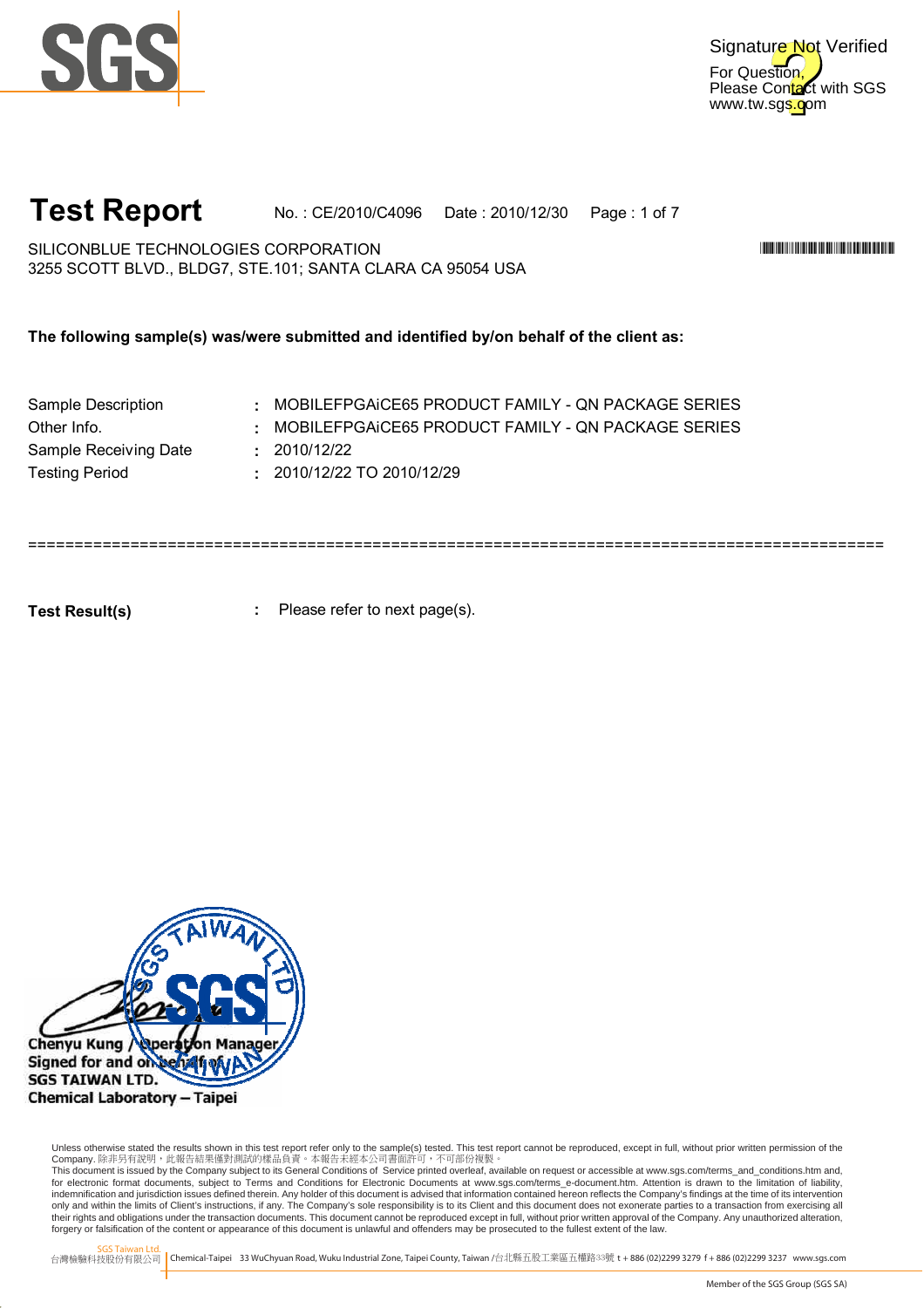

**Test Report** No. : CE/2010/C4096 Date : 2010/12/30 Page : 2 of 7

3255 SCOTT BLVD., BLDG7, STE.101; SANTA CLARA CA 95054 USA SILICONBLUE TECHNOLOGIES CORPORATION \*CE/2010/C4096\*

## **Test Result(s)**

PART NAME No.1

: MOBILEFPGAICE65 PRODUCT FAMILY - QN PACKAGE SERIES

|                                                      | <b>Unit</b> | <b>Method</b>                                                  | <b>MDL</b>     | <b>Result</b> |
|------------------------------------------------------|-------------|----------------------------------------------------------------|----------------|---------------|
| Test Item (s):                                       |             |                                                                |                | <b>No.1</b>   |
| Cadmium (Cd)                                         | mg/kg       | With reference to IEC 62321: 2008 and<br>performed by ICP-AES. | 2              | n.d.          |
| Lead (Pb)                                            | mg/kg       | With reference to IEC 62321: 2008 and<br>performed by ICP-AES. | $\overline{2}$ | n.d.          |
| Mercury (Hg)                                         | mg/kg       | With reference to IEC 62321: 2008 and<br>performed by ICP-AES. | $\overline{2}$ | n.d.          |
| Hexavalent Chromium Cr(VI) by<br>alkaline extraction | mg/kg       | With reference to IEC 62321: 2008 and<br>performed by UV-VIS.  | $\overline{2}$ | n.d.          |
| Sum of PBBs                                          |             |                                                                |                | n.d.          |
| Monobromobiphenyl                                    |             |                                                                | 5              | n.d.          |
| Dibromobiphenyl                                      |             |                                                                | $\overline{5}$ | n.d.          |
| Tribromobiphenyl                                     |             |                                                                | $\overline{5}$ | n.d.          |
| Tetrabromobiphenyl                                   |             |                                                                | 5              | n.d.          |
| Pentabromobiphenyl                                   |             |                                                                | $\overline{5}$ | n.d.          |
| Hexabromobiphenyl                                    |             |                                                                | $\overline{5}$ | n.d.          |
| Heptabromobiphenyl                                   |             |                                                                | 5              | n.d.          |
| Octabromobiphenyl                                    |             |                                                                | $\overline{5}$ | n.d.          |
| Nonabromobiphenyl                                    |             |                                                                | 5              | n.d.          |
| Decabromobiphenyl                                    |             | With reference to IEC 62321: 2008 and                          | 5              | n.d.          |
| <b>Sum of PBDEs</b>                                  | mg/kg       | performed by GC/MS.                                            |                | n.d.          |
| Monobromodiphenyl ether                              |             |                                                                | 5              | n.d.          |
| Dibromodiphenyl ether                                |             |                                                                | 5              | n.d.          |
| Tribromodiphenyl ether                               |             |                                                                | 5              | n.d.          |
| Tetrabromodiphenyl ether                             |             |                                                                | 5              | n.d.          |
| Pentabromodiphenyl ether                             |             |                                                                | 5              | n.d.          |
| Hexabromodiphenyl ether                              |             |                                                                | 5              | n.d.          |
| Heptabromodiphenyl ether                             |             |                                                                | 5              | n.d.          |
| Octabromodiphenyl ether                              |             |                                                                | 5              | n.d.          |
| Nonabromodiphenyl ether                              |             |                                                                | 5              | n.d.          |
| Decabromodiphenyl ether                              |             |                                                                | $\overline{5}$ | n.d.          |

Unless otherwise stated the results shown in this test report refer only to the sample(s) tested. This test report cannot be reproduced, except in full, without prior written permission of the

Company. 除非另有說明,此報告結果僅對測試的樣品負責。本報告未經本公司書面許可,不可部份複製。<br>This document is issued by the Company subject to its General Conditions of Service printed overleaf available on request or accessible at www.sgs.com/terms\_and\_conditio indemnification and jurisdiction issues defined therein. Any holder of this document is advised that information contained hereon reflects the Company's findings at the time of its intervention only and within the limits of Client's instructions, if any. The Company's sole responsibility is to its Client and this document does not exonerate parties to a transaction from exercising all<br>their rights and obligations forgery or falsification of the content or appearance of this document is unlawful and offenders may be prosecuted to the fullest extent of the law.

SGS Taiwan Ltd.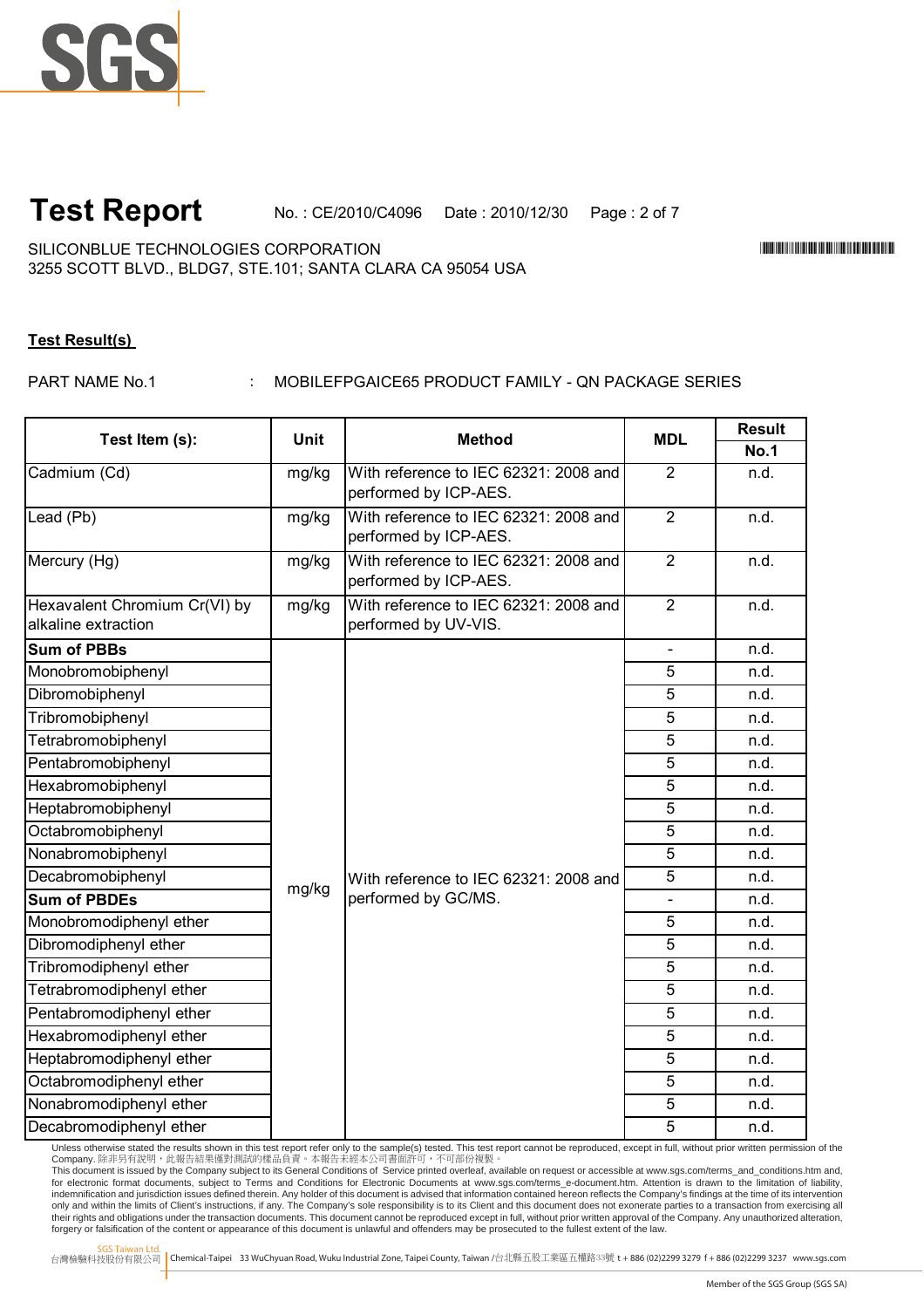### **Test Report** No. : CE/2010/C4096 Date : 2010/12/30 Page : 3 of 7

3255 SCOTT BLVD., BLDG7, STE.101; SANTA CLARA CA 95054 USA SILICONBLUE TECHNOLOGIES CORPORATION \*CE/2010/C4096\*

| Test Item (s):                                    |       | <b>Unit</b><br><b>Method</b>        | <b>Result</b><br><b>MDL</b><br><b>No.1</b> |      |
|---------------------------------------------------|-------|-------------------------------------|--------------------------------------------|------|
|                                                   |       |                                     |                                            |      |
| Halogen                                           |       |                                     |                                            |      |
| Halogen-Fluorine (F)<br>$(CAS No.: 014762-94-8)$  | mg/kg |                                     | 50                                         | n.d. |
| Halogen-Chlorine (CI)<br>$(CAS No.: 022537-15-1)$ |       | With reference to BS EN 14582:2007. | 50                                         | n.d. |
| Halogen-Bromine (Br)<br>(CAS No.: 010097-32-2)    |       | Analysis was performed by IC.       | 50                                         | n.d. |
| Halogen-Iodine (I)<br>$(CAS No.: 014362-44-8)$    |       |                                     | 50                                         | n.d. |

### **Note**:

- 1. mg/kg =  $ppm$ ; 0.1wt% = 1000ppm
- 2. n.d. = Not Detected
- 3. MDL = Method Detection Limit
- 4. " " = Not Regulated
- 5. This report supersedes the previous document bearing the test report number CE/2010/C4096 which was issued on 2010/12/29.

Unless otherwise stated the results shown in this test report refer only to the sample(s) tested. This test report cannot be reproduced, except in full, without prior written permission of the Company. 除非另有說明,此報告結果僅對測試的樣品負責。本報告未經本公司書面許可,不可部份複製。

This document is issued by the Company subject to its General Conditions of Service printed overleaf, available on request or accessible at www.sgs.com/terms\_and\_conditions.htm and,<br>for electronic format documents, subject indemnification and jurisdiction issues defined therein. Any holder of this document is advised that information contained hereon reflects the Company's findings at the time of its intervention only and within the limits of Client's instructions, if any. The Company's sole responsibility is to its Client and this document does not exonerate parties to a transaction from exercising all<br>their rights and obligations forgery or falsification of the content or appearance of this document is unlawful and offenders may be prosecuted to the fullest extent of the law.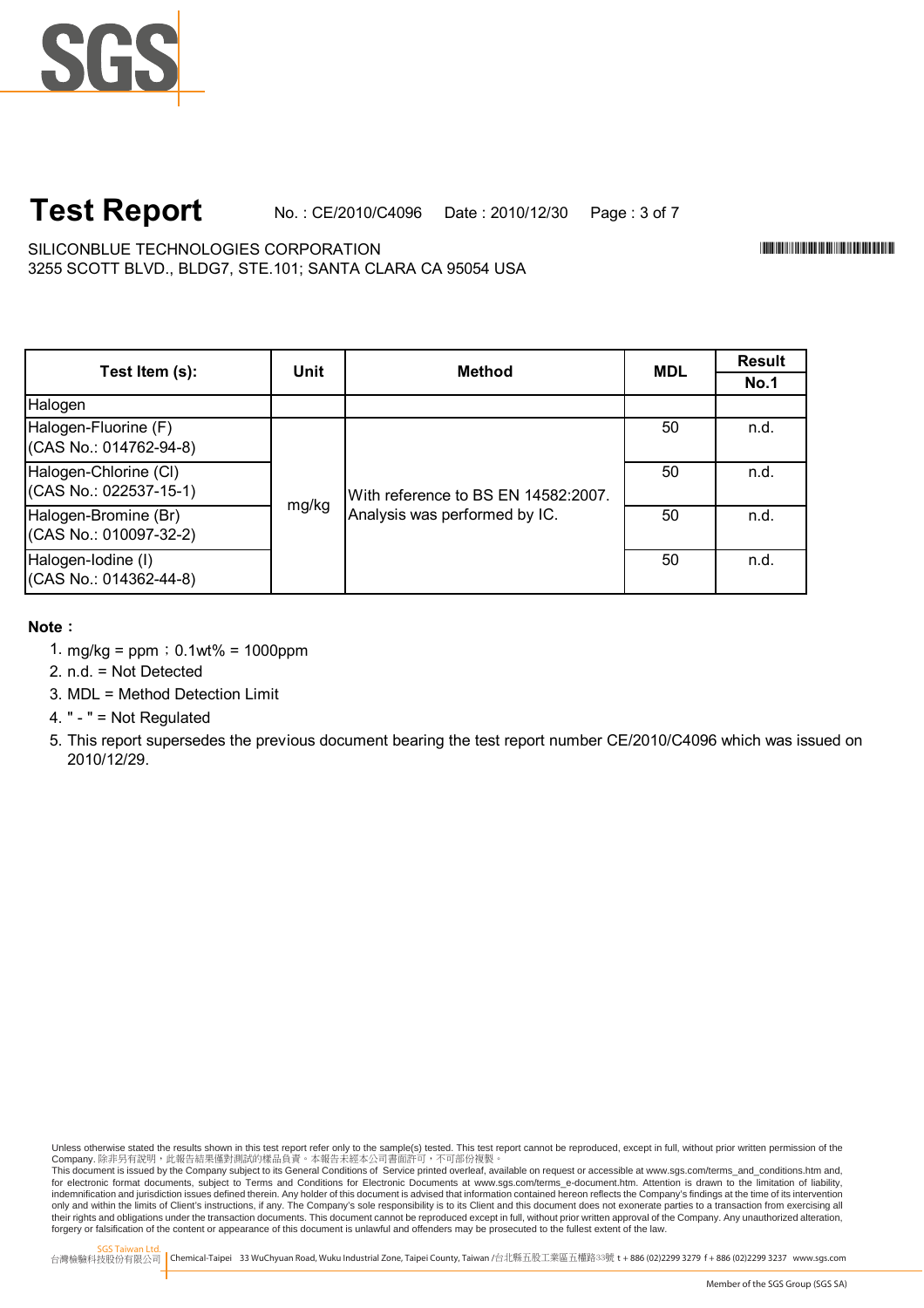

# **Test Report**

No. : CE/2010/C4096 Date : 2010/12/30 Page : 4 of 7

SILICONBLUE TECHNOLOGIES CORPORATION 3255 SCOTT BLVD., BLDG7, STE.101; SANTA CLARA CA 95054 USA

- 1) These samples were dissolved totally by pre-conditioning method according to below flow chart.  $(Cr^{6+}$  test method excluded)
- 2) Name of the person who made measurement: Climbgreat Yang
- 3) Name of the person in charge of measurement: Troy Chang



Others **Any acid to total digestion** 

台灣檢驗科技股份有限公司 Chemical-Taipei 33 WuChyuan Road, Wuku Industrial Zone, Taipei County, Taiwan /台北縣五股工業區五權路33號 **t** +886 (02)2299 3279 **f** + 886 (02)2299 3237 www.sgs.com

\*CE/2010/C4096\*CE/2010/C4096\*CE/2010

Unless otherwise stated the results shown in this test report refer only to the sample(s) tested. This test report cannot be reproduced, except in full, without prior written permission of the Company. 除非另有說明,此報告結果僅對測試的樣品負責。本報告未經本公司書面許可,不可部份複製。

This document is issued by the Company subject to its General Conditions of Service printed overleaf, available on request or accessible at www.sgs.com/terms\_and\_conditions.htm and,<br>for electronic format documents, subject indemnification and jurisdiction issues defined therein. Any holder of this document is advised that information contained hereon reflects the Company's findings at the time of its intervention only and within the limits of Client's instructions, if any. The Company's sole responsibility is to its Client and this document does not exonerate parties to a transaction from exercising all<br>their rights and obligations forgery or falsification of the content or appearance of this document is unlawful and offenders may be prosecuted to the fullest extent of the law.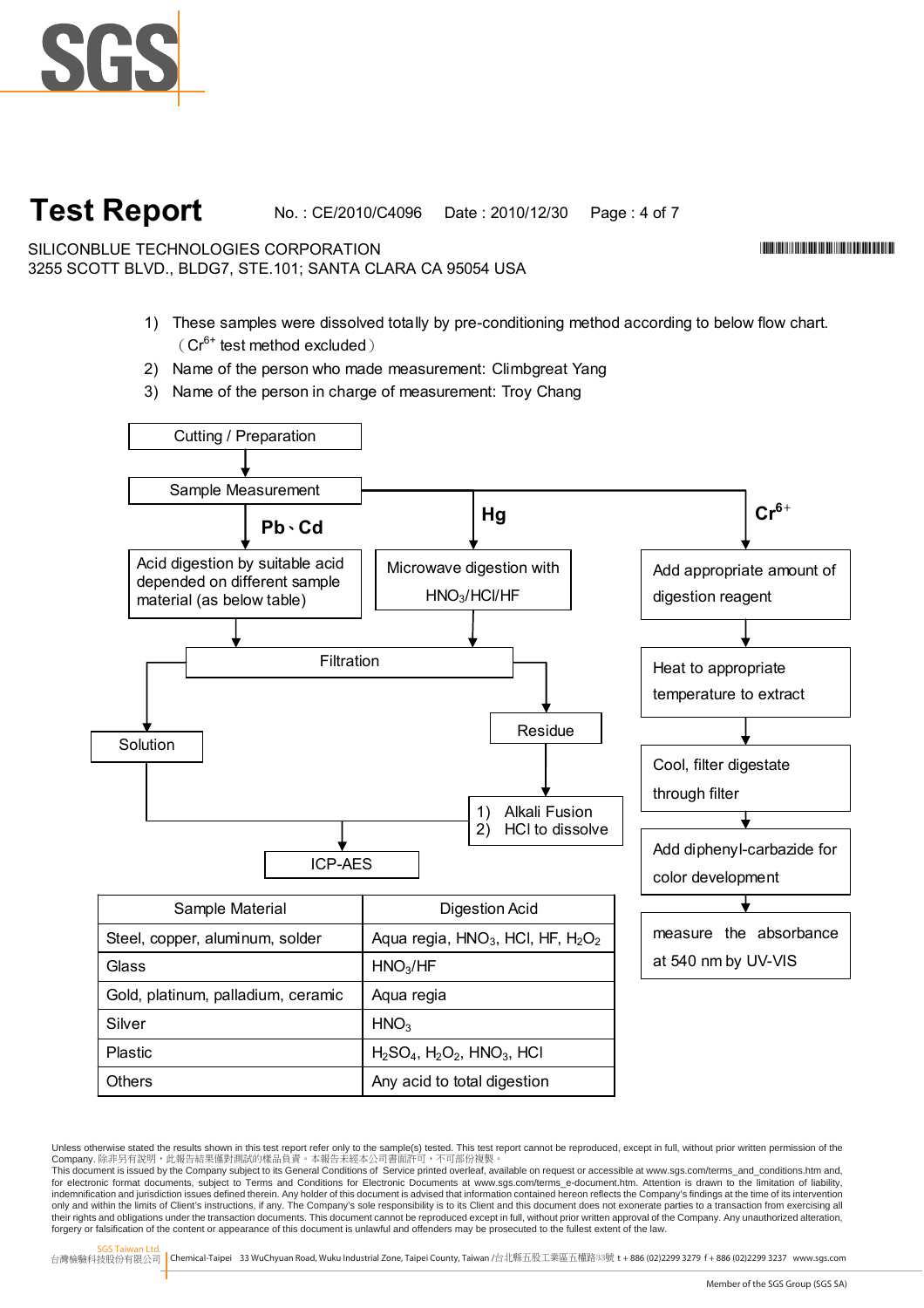

**Test Report** No. : CE/2010/C4096 Date : 2010/12/30 Page : 5 of 7

SILICONBLUE TECHNOLOGIES CORPORATION \*CE/2010/C4096\* 3255 SCOTT BLVD., BLDG7, STE.101; SANTA CLARA CA 95054 USA

## **PBB/PBDE analytical FLOW CHART**

- 1) Name of the person who made measurement: Roman Wong
- 2) Name of the person in charge of measurement: Troy Chang



Unless otherwise stated the results shown in this test report refer only to the sample(s) tested. This test report cannot be reproduced, except in full, without prior written permission of the Company. 除非另有說明,此報告結果僅對測試的樣品負責。本報告未經本公司書面許可,不可部份複製。

This document is issued by the Company subject to its General Conditions of Service printed overleaf, available on request or accessible at www.sgs.com/terms\_and\_conditions.htm and,<br>for electronic format documents, subject indemnification and jurisdiction issues defined therein. Any holder of this document is advised that information contained hereon reflects the Company's findings at the time of its intervention only and within the limits of Client's instructions, if any. The Company's sole responsibility is to its Client and this document does not exonerate parties to a transaction from exercising all<br>their rights and obligations forgery or falsification of the content or appearance of this document is unlawful and offenders may be prosecuted to the fullest extent of the law.

SGS Taiwan Ltd.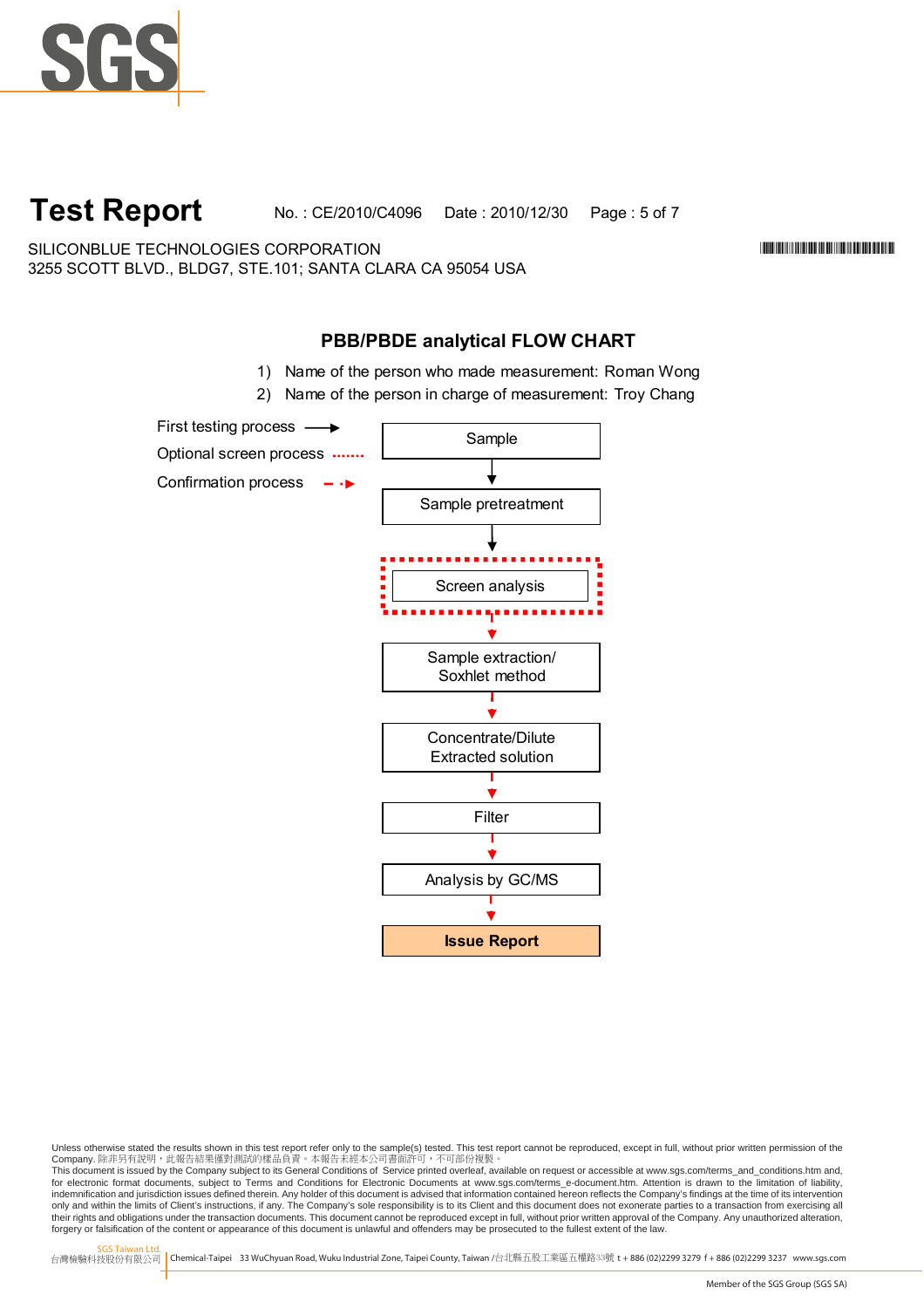

# **Test Report**

No. : CE/2010/C4096 Date : 2010/12/30 Page : 6 of 7

\*CE/2010/C4096\*CE/2010/C4096\*CE/2010

3255 SCOTT BLVD., BLDG7, STE.101; SANTA CLARA CA 95054 USA SILICONBLUE TECHNOLOGIES CORPORATION

## **Analytical flow chart of halogen content**

- 1) Name of the person who made measurement: Rita Chen
- 2) Name of the person in charge of measurement: Troy Chang



Unless otherwise stated the results shown in this test report refer only to the sample(s) tested. This test report cannot be reproduced, except in full, without prior written permission of the Company. 除非另有說明,此報告結果僅對測試的樣品負責。本報告未經本公司書面許可,不可部份複製。

This document is issued by the Company subject to its General Conditions of Service printed overleaf, available on request or accessible at www.sgs.com/terms\_and\_conditions.htm and,<br>for electronic format documents, subject indemnification and jurisdiction issues defined therein. Any holder of this document is advised that information contained hereon reflects the Company's findings at the time of its intervention only and within the limits of Client's instructions, if any. The Company's sole responsibility is to its Client and this document does not exonerate parties to a transaction from exercising all<br>their rights and obligations forgery or falsification of the content or appearance of this document is unlawful and offenders may be prosecuted to the fullest extent of the law.

SGS Taiwan Ltd.